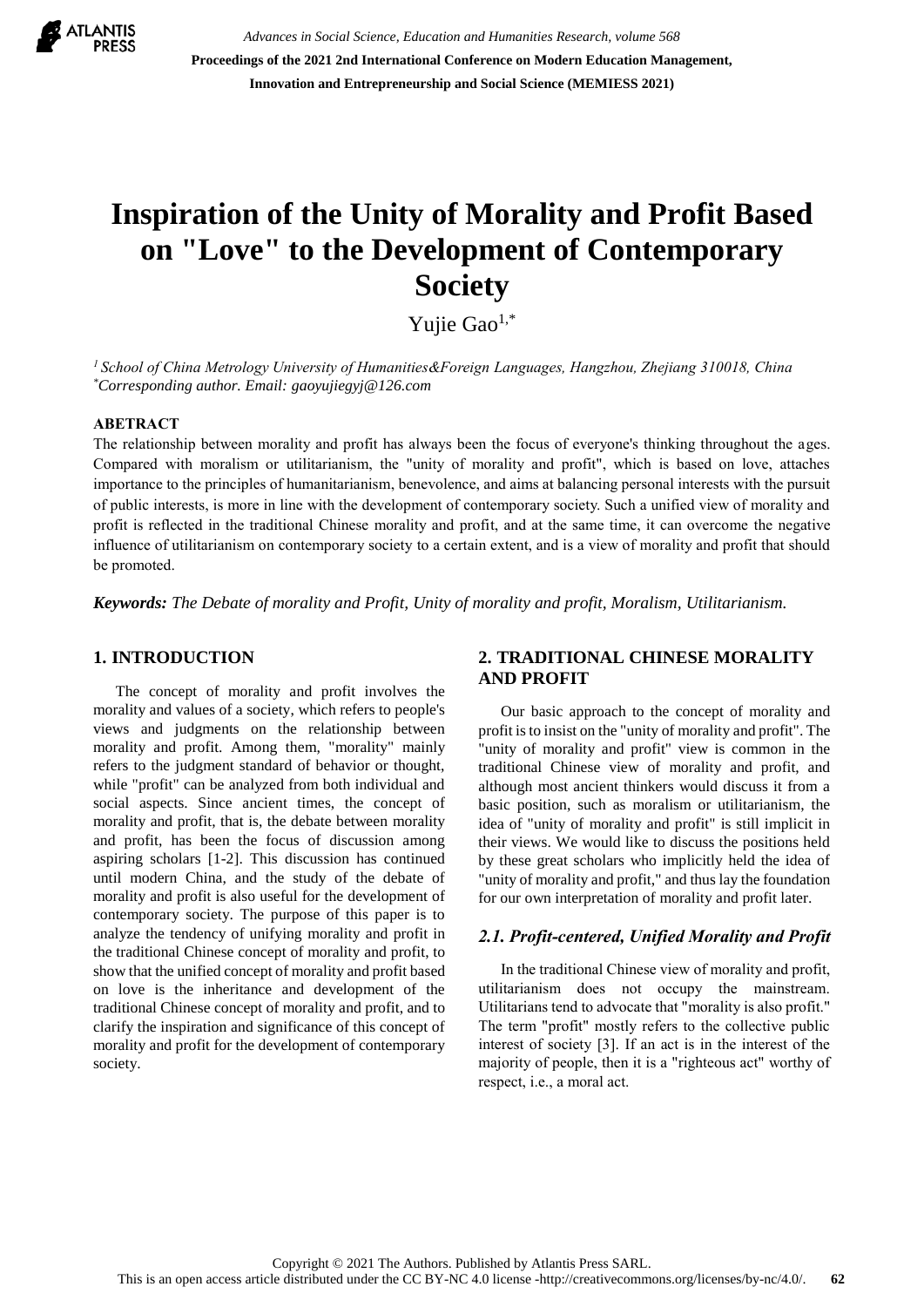

# *2.1.1."The unity of morality and profit in "morality through profit"*

Guanzi is one of the most important thinkers of the pre-Qin Dynasty, and his view of morality and profit is generally regarded as a kind of utilitarianism. However, we believe that Guanzi's view of morality and profit includes the idea of "unity of morality and profit".

In Guanzi's book, it is said, "Morality means that each one is in his own way." For Guanzi, "morality" means to do one's own job. Each person does what is appropriate for him or her, and each person works in the direction that is appropriate for him or her. After establishing the definition of "morality", Guanzi derived the concepts of "ritual" and "reason" from it: "Ritual is the one who, because of the feelings of people and the reason of morality, is also the one who makes the rules and regulations. Therefore, ritual is also called reason. The reason is also the meaning of the clear division to ordain morality. Therefore, ritual is out of morality, morality is out of reason, and reason is out of appropriateness. "Reason" refers to the understanding of rituals and moral principles [4-5], while "morality" takes "reason" as the standard to determine the appropriate direction for each person and to develop in that direction; and "ritual" takes "morality" as the standard to determine the appropriate direction for each person. Morality" is based on "morality" and forms the norms for dealing with specific matters. Therefore, Guanzi's so-called "morality" means to do one's own job according to the rules of the Zhou rites.

With regard to "profit", Guanzi believes that what is beneficial to people is "profit", and everyone aspires to "profit". According to people's tendency to avoid harm, they can be controlled by "profit", so his attitude toward "profit" is positive. However, Guanzi thinks that "people can be killed because they hate death, and they can be disadvantaged because they like profit. Therefore, a gentleman does not rest on good, does not force on evil, quietly enjoys inaction, and goes to the wisdom and the reason." Although the "morality" of the common people is the pursuit of "profit", the "morality" of the gentleman is not moved by "profit". The "morality" of a gentleman is not moved by "profit".

From the above analysis of "morality" and "profit", Guanzi does not completely deny "morality", but he insists on "profit" to produce "morality". However, his insistence on "morality" by "profit" is completely different from the moralists [6], and "profit" is the basis of "morality". We believe that Guanzi actually unified "morality" and "profit" from the perspective of utilitarianism.

# *2.2. "The Unity of Morality and Profit in "Justice for Profit"*

During the two Song dynasties, the meritocracy was inherited from the meritocratic thinking of the Qin Dynasty and followed by the Enlightenment thinking of the Ming and Qing Dynasties, which was a transitional period when the inner moral tradition of Confucianism was transformed into the modern era. Ye Shi, as a great master of meritocracy, changed the emphasis on agriculture and business, and on virtue and wealth to agriculture and business and financial management, and his thinking was very progressive. In Ye Shi's view, "profit" is the basis of "morality", and only by managing money can benevolence and morality be realized. Ye Shi distinguished between wealth management and wealth collection: wealth management and "morality" were not contradictory, for wealth management could drive the country's economy, make the people rich, and stabilize society; wealth collection was the opposite of "morality", and was "to take from the people and use it for the top. The collection of wealth is opposed to "morality" and is "taken from the people for the use of the top. Therefore, Ye Shi's view of morality and profit advocates both morality and profit and the use of king and hegemony. From this, we can know that Ye Shi also insists on the importance of public interest and intends to remove the boundary between public interest and morality, so that both sides can reach a true unity.

However, in real life, "morality" and "profit" cannot be exactly the same. Thus, Ye Shih's discussion of the relationship between morality and profit also touches on the issue of "power and change," that is, the question of how to make trade-offs when morality and profit are in conflict. According to Ye, in the case of necessity, the interests of the state should take precedence, and the "morality" should be changed by "profit". Therefore, Ye Shi also stood from the perspective of "profit" and tried to achieve a balance between morality and profit, and to unify morality and profit. He has already begun to try to expand the connotation of "morality" and "unify morality and profit" in a way that "morality" covers public interest.

## **3. MORALITY AS THE CENTER, UNIFYING MORALITY AND PROFIT**

In contrast to the utilitarians, the moralists are the majority in the traditional Chinese view of morality and profit. They insist that "morality is also appropriate." That is, good behavior, the behavior that should be done, is moral behavior. Only when we consciously do moral behavior can we satisfy the interests of the group and make society harmonious and stable.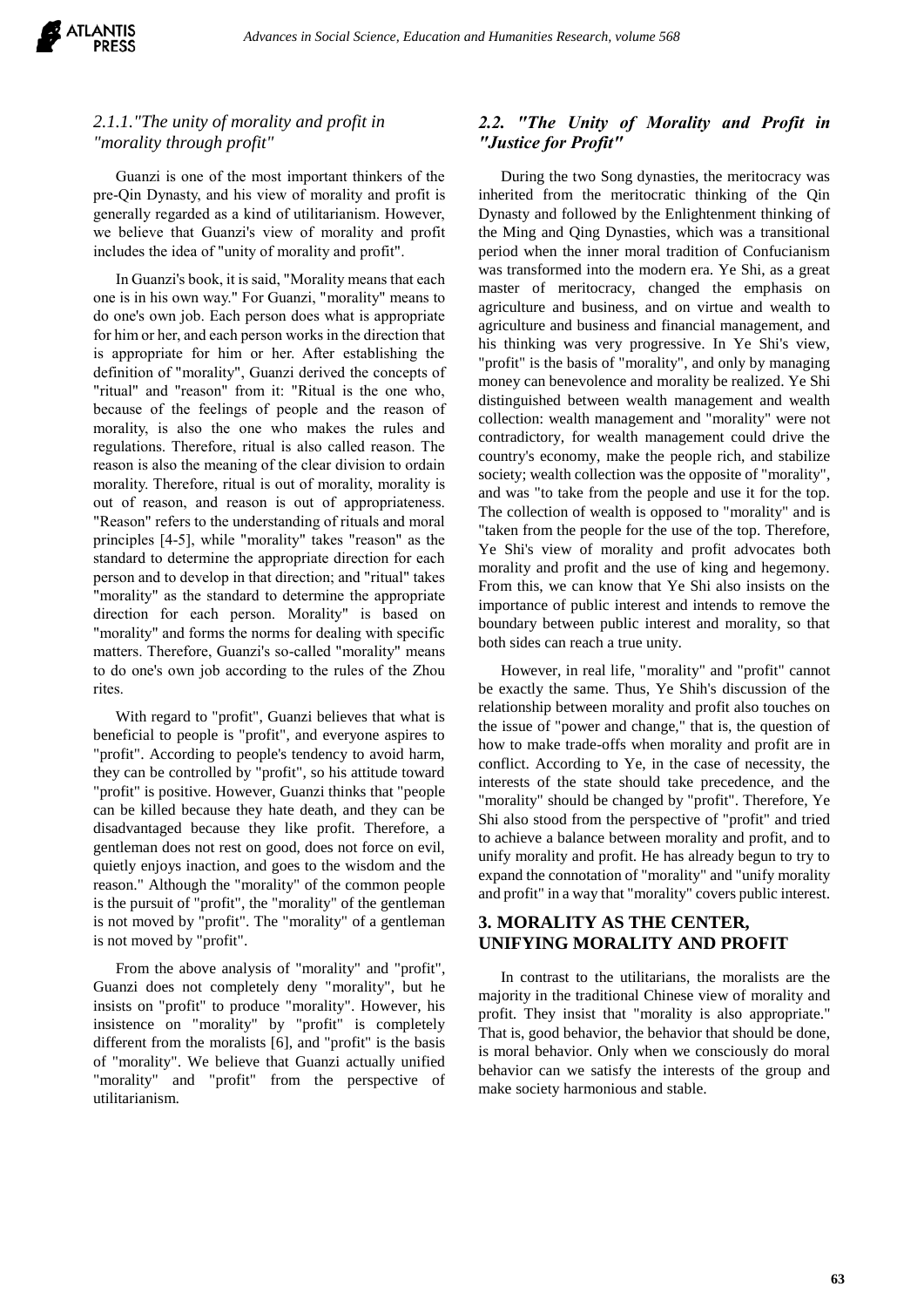

# *3.1."The Unity of Morality and Profit in "Morality over Profit"*

Mencius' so-called "morality" is closely related to the core concept of his thought, "ren," which is the way to realize "ren. It manifests itself in two ways: one is to respect one's elders; the other is to obtain only what is in accordance with one's status. Mencius said, "It is not morality to take what you do not have. To be ashamed of oneself and not to fight for what is not in accordance with one's status, that is, "the heart of shame and evil is also the end of morality. From this we can see that Mencius emphasized "morality", but did not completely abandon interests, he only limited them in terms of hierarchy. Mencius internalized this "morality" into people's hearts and became their essence and conscious moral consciousness; on the contrary, Mencius' so-called "profit", which is the opposite of "morality", refers to selfish desires. Mencius attached great importance to the contradiction between morality and profit, that is, the contradiction between inner conscience and outer personal self-interest, and he made it clear that as gentlemen, we should value morality over profit, or else we will be reduced to villainy: "Those who rise up with a rooster crowing and breed for good are the disciples of Shun; those who rise up with a rooster crowing and breed for profit are the disciples of Metatarsus. To know the difference between Shun and Metatarsal, there is no other way but between profit and goodness. This is to emphasize the absolute opposition between morality and self-interest.

In summary, Mencius advocates the importance of morality over profit, but he only denies the acquisition of benefits that are not in line with one's status. Mencius' "morality" in fact includes reasonable (ritual) "profit". Moreover, Mencius elevated the importance of morality over profit to an a priori level by saying, "Those who have the title of heaven and those who have the title of man. He said, "There are those who have the title of heaven and those who have the title of man. The title of heaven is benevolence, morality, loyalty and faithfulness, and the pleasure of goodness and untiringness. In ancient times, people cultivated their heavenly titles, and the human titles followed them. Today's people cultivate their heavenly titles to get the human titles, and when they get the human titles and abandon their heavenly titles, they are very confused and will surely die. By giving play to the inner morality of benevolence and morality, one can naturally obtain the external fame and fortune (the title of public official) in accordance with oneself without striving for it, which is to place the inner moral nature above the external moral code. It is in this way that Mencius naturally unites morality and profit (in line with morality).

# *3.2."The Unity of Morality and Profit in "Generating Profit with Morality"*

Zhu Xi continued the tradition of Mencius of emphasizing morality over profit in the concept of morality and profit. He first gave "morality" a new connotation: "morality is the appropriate of heavenly justice" and "morality is the control of the heart and the appropriate of the matter". From this it can be seen that Zhu Zi associates "morality" with the Divine Principle, but at the same time he also emphasizes the control of profit by morality. What we need to note here is that Zhu Zi does not completely reject "profit", he believes that it is certainly good to have "profit", but between "morality" and "profit But between "morality" and "profit", we must put morality first: "Morality and profit are not yet so important. Morality and profit are like the head and tail. Morality is also appropriate. The gentleman sees that this thing is appropriate, but that thing is appropriate as the other, but the ruling of its appropriate and for it, then there is no disadvantage. A gentleman only cares about morality, but not about the next part of profit. The villain only cares about the next profit, not the last morality". The gentleman puts morality first, and as a result, morality can produce profit, so if we follow the path of "morality", we will also get "profit". In Zhuzi's context, this "profit" mostly refers to "public profit". Zhu Zi believes that we should pursue the public interest for the world, to "morality" of the requirements of selfcultivation, to keep the principles of heaven. Therefore, Zhu Xi's so-called "morality" and "profit" is actually unified: "profit" is only to adhere to the "morality" Conversely, in order to obtain the real "profit", that is, "public interest", we should also take morality as the first.

Zhu Zi has said: "Morality is a thing that has a bounded division and a broken system, and is suspected of being discordant. However, so that each thing gets its share, do not encroach on each other, is so for and also." If we act with a "righteous mind", then all the people in heaven and earth will naturally have their own share and achieve the harmony of heaven and earth. When heaven and earth are in harmony, everything in the world is in natural harmony, which is a kind of "benefit" for everyone; if we act with a "benefit mind", it will give rise to all kinds of disadvantages, not only detrimental to people, but also harmful to them. Therefore, Zhu Zi insisted not on not talking about "profit", but less about "private profit", and insisted on starting from a "righteous heart", so as to obtain the real "profit" in the end. "This is a response to Mencius' view of morality and profit. This is a kind of inheritance and development of Mencius' view of morality and profit, and its logic is still the same: by practicing "morality", both morality and profit will naturally be unified.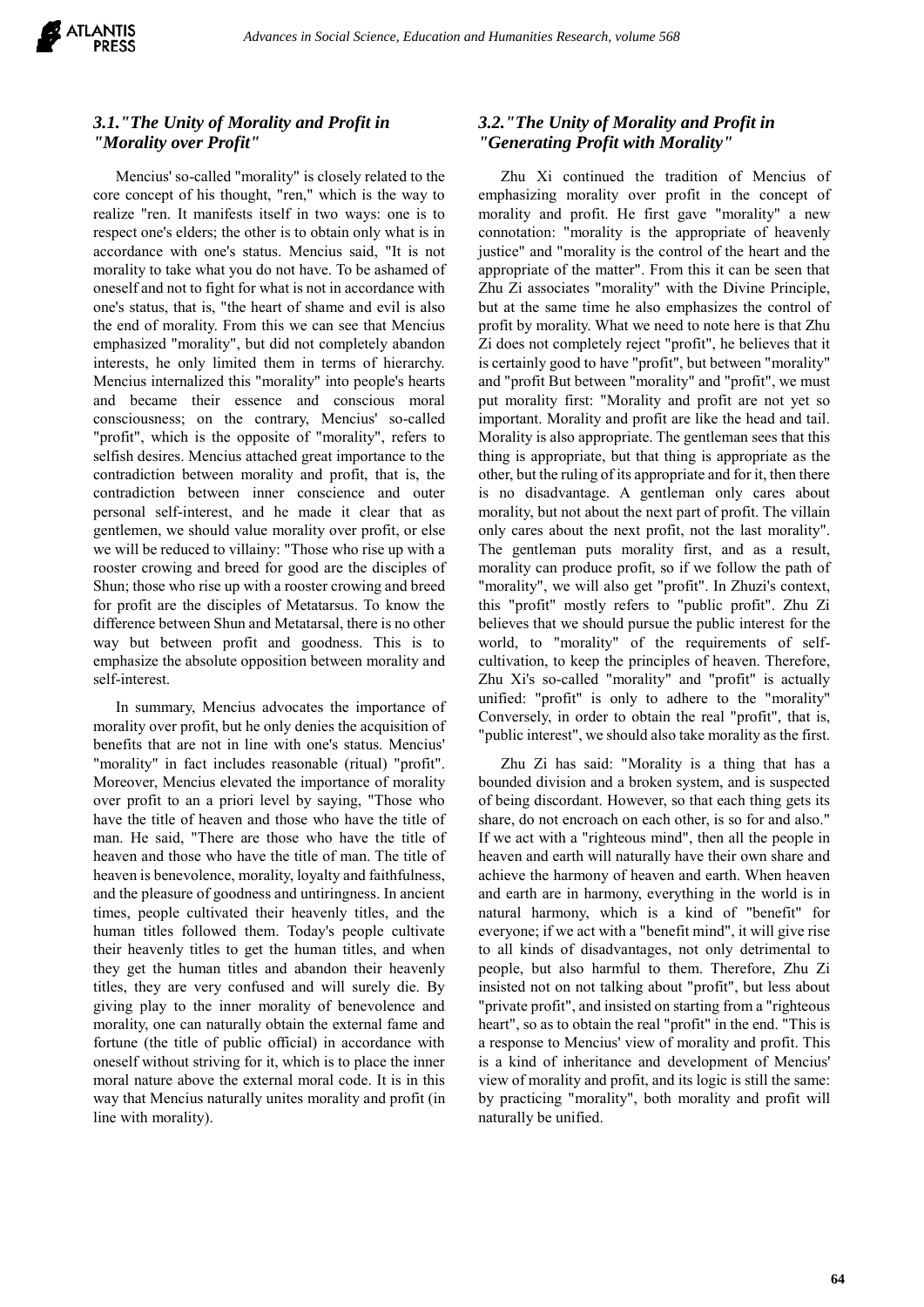

## **4. THIS PAPER TAKES A MORALITY AND PROFIT-BASED VIEW**

In the previous article, we learned from analyzing the traditional Chinese view of morality and profit that both sides, whether utilitarianism or moralism, have a tendency to unify morality and profit from their specific positions. We believe that it is inappropriate to favor either utilitarianism or moralism, and that morality and interests should be unified. This "unification of morality and profit" is different from the traditional Chinese view of morality and profit in two ways: First, we give "morality" a clearer and more appropriate connotation for modern society - "love for others" and "love for others". First, we give "morality" a clearer and more appropriate connotation for modern society - "loving people" - and advocate that morality and profit should be unified from the standpoint of "loving people"; second, we believe that "profit" includes more than just public interest. While the common good of the group is important, the interests of the individual should be protected as well. We will elaborate on these two points in this section.

## *4.1. Definition of "Goodness"*

We believe that the importance of "goodness" should be emphasized. What is "goodness"? In his book, "Human Freedom and the Good", Fung Chee defines it. He suggests that the definition of goodness needs to be distinguished from two perspectives: goodness in the broad sense refers more to people's daily life and can be equated with "goodness. What is "good"? For a person, satisfying his or her own preferences or needs is good. This preference and pursuit is the benefit. Of course, "good" does not mean that people can pursue their own interests without limit, but it requires people to pursue their interests reasonably, which is good in a broad sense; good in a narrow sense refers specifically to the moral level, referring to good moral behavior. Thus, we believe that the discussion of goodness in either the narrow or the broad sense must involve the question of the debate between morality and profit. Therefore, the study of the debate between morality and profit is essential.

### *4.2. On the Debate between Morality and Profit*

Our basic position on the relationship between morality and profit is the unity of morality and profit. Since we talk about "morality" and "profit", we must be clear that they are based on human beings. Feng Qi has said that morality and profit are closely related to the relationship between human beings. In fact, the debate of morality and profit is to find an answer to the question of how people deal with each other. The relationship between people needs to be regulated by a kind of norm, that is, a moral code, and people's behavior should follow the moral code, which is exactly what deontology advocates. However, the purpose of establishing a moral

code to regulate behavior is to make society harmonious and stable, that is, to maximize the collective interest, which is advocated by utilitarianism. We believe that moralism and utilitarianism should be viewed together, as Fung Chee says: "They both emphasize one side of each. The correct statement should be the unity of the two, and both 'morality' and 'profit' should be regarded as historical categories, and both are said to be relative to certain social relations". Morality and interest should be unified.

At the same time, on the basis of the unity of morality and profit, we advocate the promotion of "morality" and the correction of "profit". How to promote "morality"? By establishing etiquette and law: by using etiquette to promote good behavior of individuals and by using law to restrain evil behavior of individuals. Through manners and laws, we can make our behavior better conform to moral principles; how to correct "profit"? We can maintain the social order by emphasizing "morality" so that both collective and individual interests can be properly satisfied. However, it should be noted that the premise of satisfying interest is that it must conform to the basic requirement of "do unto others as you would have them do unto you" and to moral principles. We need to distinguish between what is desirable and what is not, and this is the correction of "interest".

## *4.3.*"*Love*"

Finally, we believe it is important to emphasize the important role of love in the relationship between morality and profit. In his concept of morality and profit, Feng Qi introduces an important concept - "love". "Love in Feng Qi's case refers to benevolence. He says, "The subject of morality is human beings, and the relationship between human beings is dealt with by moral principles. Feng Che equates this "love" with the principle of humanity as the basis for all moral behavior. This is very reasonable. Of course, moral behavior is not to give up all interests, but to put "benefit for others" above "love for others", i.e., the above-mentioned principle of benevolence and humanity, which is called "Do unto others as you would have them do unto you". In addition, the expression of "love" should be conscious and voluntary. Although people's moral behavior needs to be regulated by interests and laws, it should come from the heart: people should be "moral" for the sake of "morality", and morality is both an end and a means.

### *4.4.Promote "Morality" and Correct "Profit"*

In summary, we advocate the unification of morality and profit in our view of morality and profit, while promoting "morality" and correcting "profit". We can see that this is the inheritance and redevelopment of the traditional Chinese view of morality and profit. The traditional Chinese view of morality and profit, whether